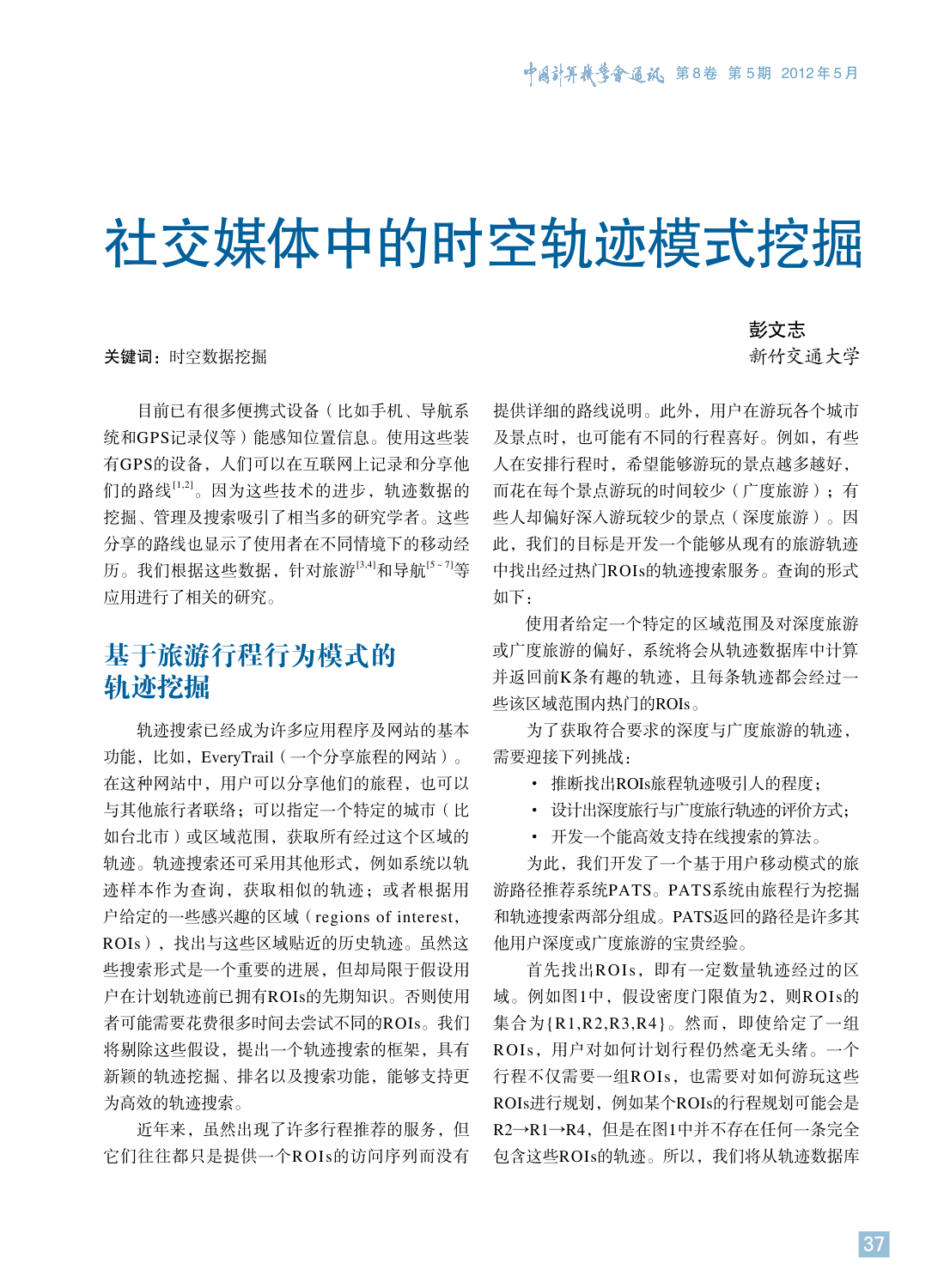

图1 旅游行为模式样例

中挖掘出隐藏在各轨迹中相关的ROIs,将其合并, 并推荐有趣的行程。综合分析ROIs在旅程顺序中的 回K条轨迹。这些轨迹都包含或经过特定的区 关系,旅程模式不仅仅代表着旅游景点访问顺序的 而且是真实的,因此这样的行程信息是可信的 关系, 也表示着区域间的移动概率。而且, 用户还 PATS中, 对轨迹有趣程度的评分是基于ROI 可为ROI吸引人的程度评分。ROIs的可达性越高, 量与它们的吸引度。如何对轨迹评分是PATS系 代表用户经过该ROI的概率越高。我们建立了一个 临的一大挑战。我们开发了一个离线旅程行为挖掘 用户的"移动图",图中顶点代表一个ROI,边代 组件和一个在线轨迹搜索组件。具体介绍如下: 表ROIs间可能的移动方式。基于用户的移动图, 旅程行为挖掘组件 该组件的主要任务 我们提出了一个使用马尔科夫过程作为吸引度评分 出一组ROIs并计算它们吸引度的分数。我们采J (attractive score,AS)的算法。 中挖掘出隐藏在各轨迹中相关的ROIs,将其合并, 域范围和使用者对深度、广度旅游的喜好,系统返

图1中,因为经过了4个ROIs,轨迹1(即Tr1) 可能为广度旅行的轨迹,轨迹<br>- < === = > + + + >>> < === = > 图1中,因为经过了4个ROIs,轨迹1(即Tr1) 之后,考虑行程顺序与ROIs的关系,通过用户移动

则可能为深度旅行的轨迹。但 对于是深度旅行还是广度旅行 的判断不能光靠经过的ROIs数



如前所述,给定一个区

回K条轨迹。这些轨迹都包含或经过特定的区域, 而且是真实的,因此这样的行程信息是可信的。在 PATS中,对轨迹有趣程度的评分是基于ROIs的数 量与它们的吸引度。如何对轨迹评分是PATS系统面 临的一大挑战。我们开发了一个离线旅程行为挖掘 组件和一个在线轨迹搜索组件。具体介绍如下:

旅程行为挖掘组件 该组件的主要任务是找 出一组ROIs并计算它们吸引度的分数。我们采用了 文献[8,9]中基于密度的方法来确定ROIs。有了ROIs

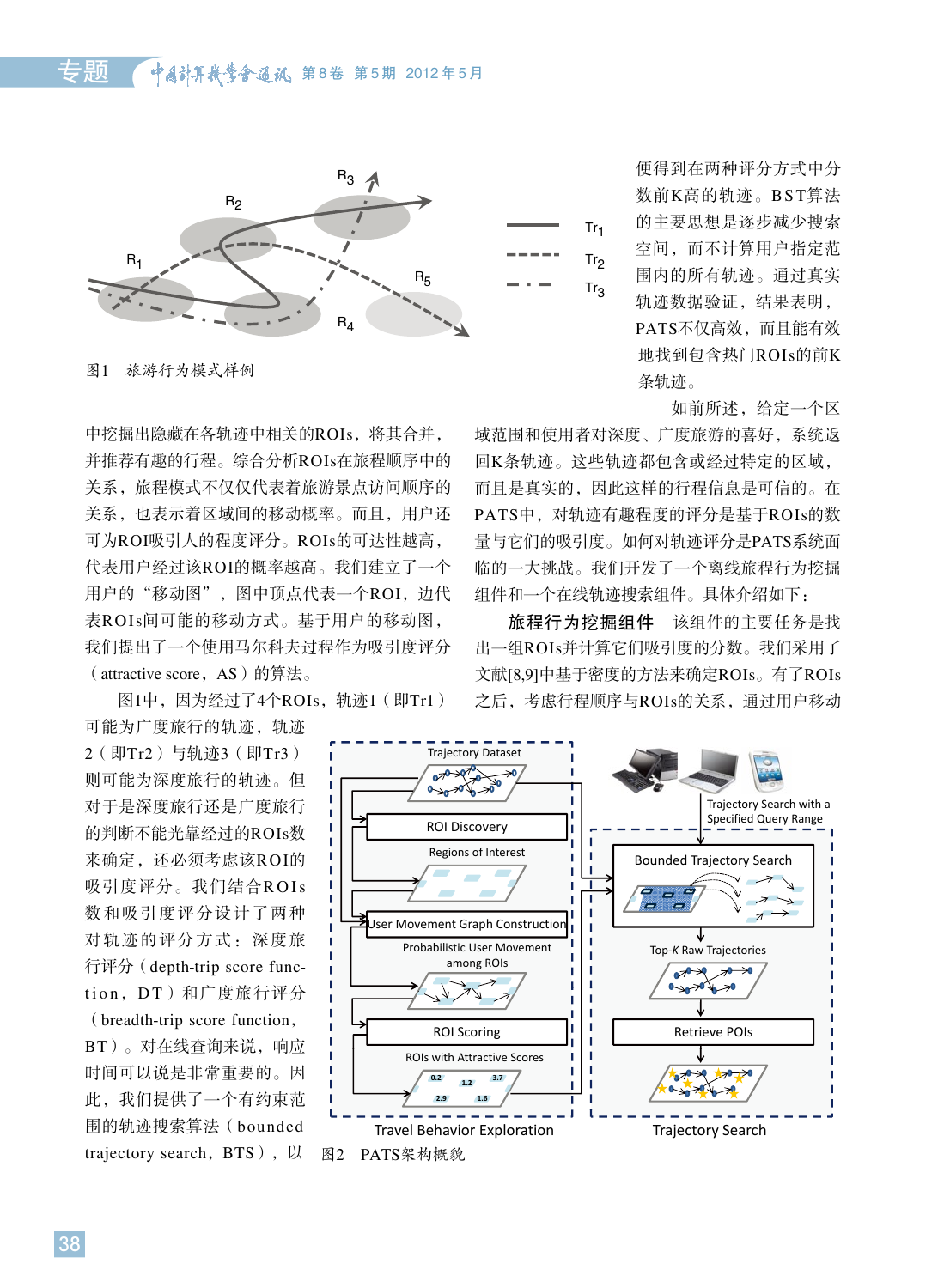



(a)网页界面 (b)Android智能手机界面

图3 PATS操作界面

图获取行程顺序的关系。在用户移动图中,顶点代 表一个ROI, 边代表ROIs间可能的移动方式。基于 用户的移动图,我们提出了一种是用马尔可夫过程 对ROI做吸引度评分的算法。

轨迹搜索组件 利用该在线组件,用户可以 通过网页界面,如图3(a),或安卓(Android) 应用程序,如图3(b),来获取前K条有趣的轨 迹。用户可以调整区域范围来查询, 如图3 (a) 中黑框内的区域范围和图3(b)中显示的整个地 图可作为PATS的搜索范围。给定查询的范围与用 户深度和广度旅游的喜好后,地图上将显示出前K 条轨迹与附近的景点。图3(b)的右图为返回的

前K条轨迹,选择其中一条轨迹后,路线就会在地 图上显示出来,如图3(b)左图所示。

此外,图4是我们在台湾的日月潭旅游区根据 不同需求查询的结果。图4(a)为日月潭旅游区 的景点: 图4 (b)展示了根据深度旅游喜好杳询 的结果;图4(c)展示了根据广度旅行喜好查询 的结果。

## 个性化导航系统

目前,基于位置或路线导航的软件系统越来 越多,这些系统通常可以帮助用户记录所走过的路



(a)日月潭景点 (b)DT评分最高的轨迹 (c)BT评分最高的轨迹 图4 在不同模式下推荐的游览日月潭的轨迹

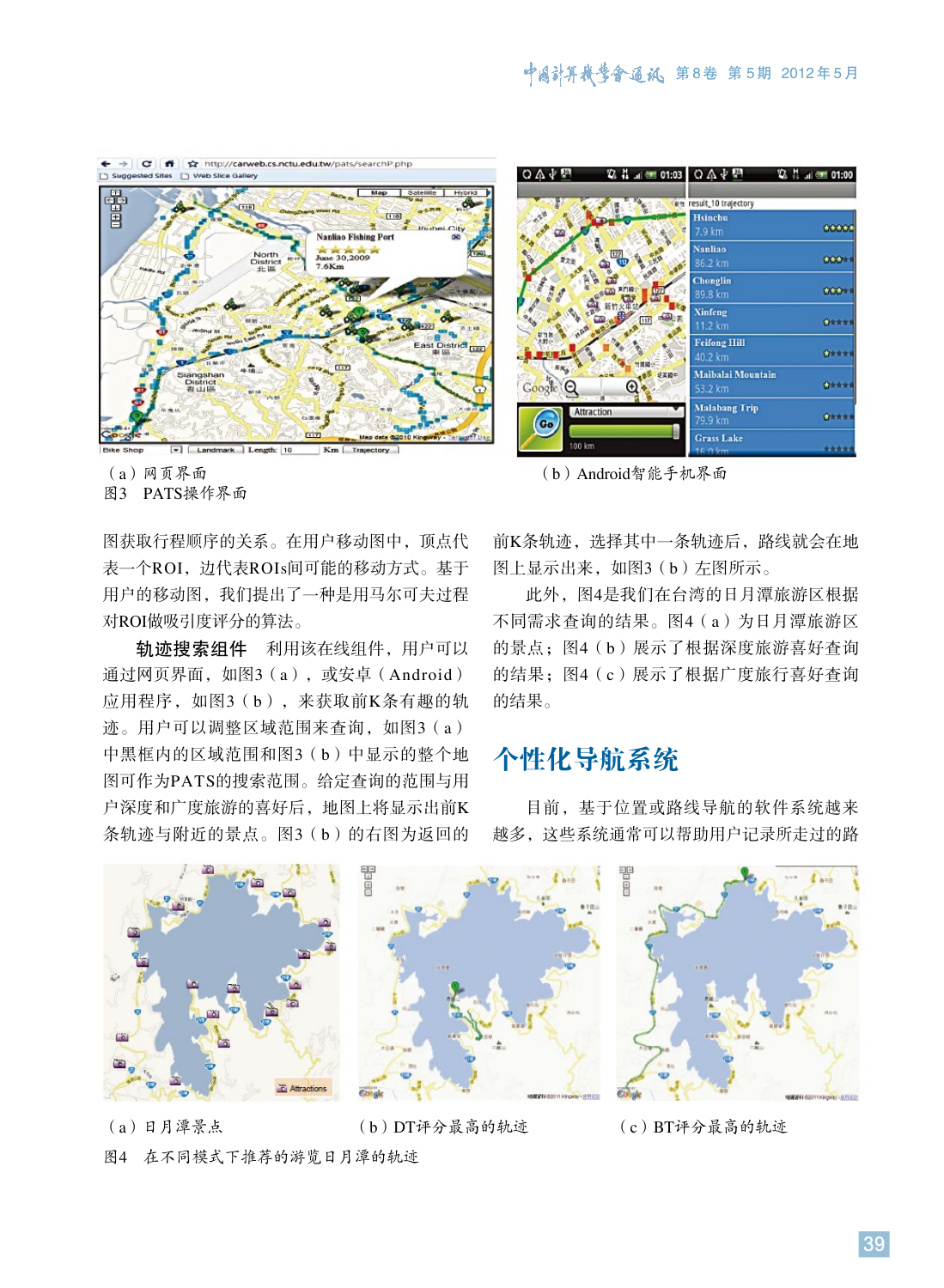

图5 个性化路径样例

线并规划导航路线。然而,随着GPS导航系统的普 及,如何改善传统的导航系统,使之变得聪明和个 性化成为亟待解决的问题。

#### 何谓个性化

人们在日常生活中的活动范围看似很大,但 实际观察后就会发现,每个人经常去的地方总是 只有那几处。以上班族为例,他常去的地方不外 乎是住所、工作单位、餐厅或商场,并且根据个 人习惯偏好只会去某几个地方。如图5,用户从 起点(S)前往终点(D)并不总会以最短路径行 进,可能因为习惯顺路购买食物而经常走路径1 (即Route1),所以即使路径2(Route2)距离比 路径1短,用户也不一定会考虑。因此,导航系统 的个性化是指从用户过去的移动轨迹挖掘出用户 习惯行经的区域或道路,将其作为导航系统推荐

的路线。

一般的导航系统只是找出起始点到目的地的最 短路径或最快路径。我们的系统与之不同,而是先 根据用户平时的路径习惯,找出他所熟悉的区域和 道路,进而为他推荐一条从起点到终点最为熟悉的 路线。其中的关键点有:

1 利用用户的路径数据,找出他所熟悉的区域 和路段。

通过利用用户的GPS历史数据,挖掘出用户的 驾驶行为以及熟悉的路段,然后用这些特性来规划 导航路线,以便让用户驾驶起来更为方便和安全。

2 利用用户熟悉的区域做规划,找出从起点到 终点用户最熟悉的路段。

通过设计算法,利用所找出的熟悉区域来计算 和找出一条较快且用户熟悉的路线。这要求系统必 须大幅提升算法的性能,以使其响应时间变短。

关于系统设计,首先要寻找用户熟悉的路段。 将GPS历史数据映射到地图上,并以经过的频率 作为熟悉程度。如图6,根据不同的θ值,提取路 段。此外,计算最佳的导航路径不能只依赖熟悉程 度,还应该考虑起止点的距离。我们实现了一个模 拟导航系统的界面,如图7所示。系统可以为使用 者提供个性化路径(如图8),用户能够在界面上 选取起点和终点,也可以调整参数控制熟悉程度和 距离的影响程度。



图6 熟悉路段的提取

(a)  $\theta = 50$  (b)  $\theta = 100$  (c)  $\theta = 150$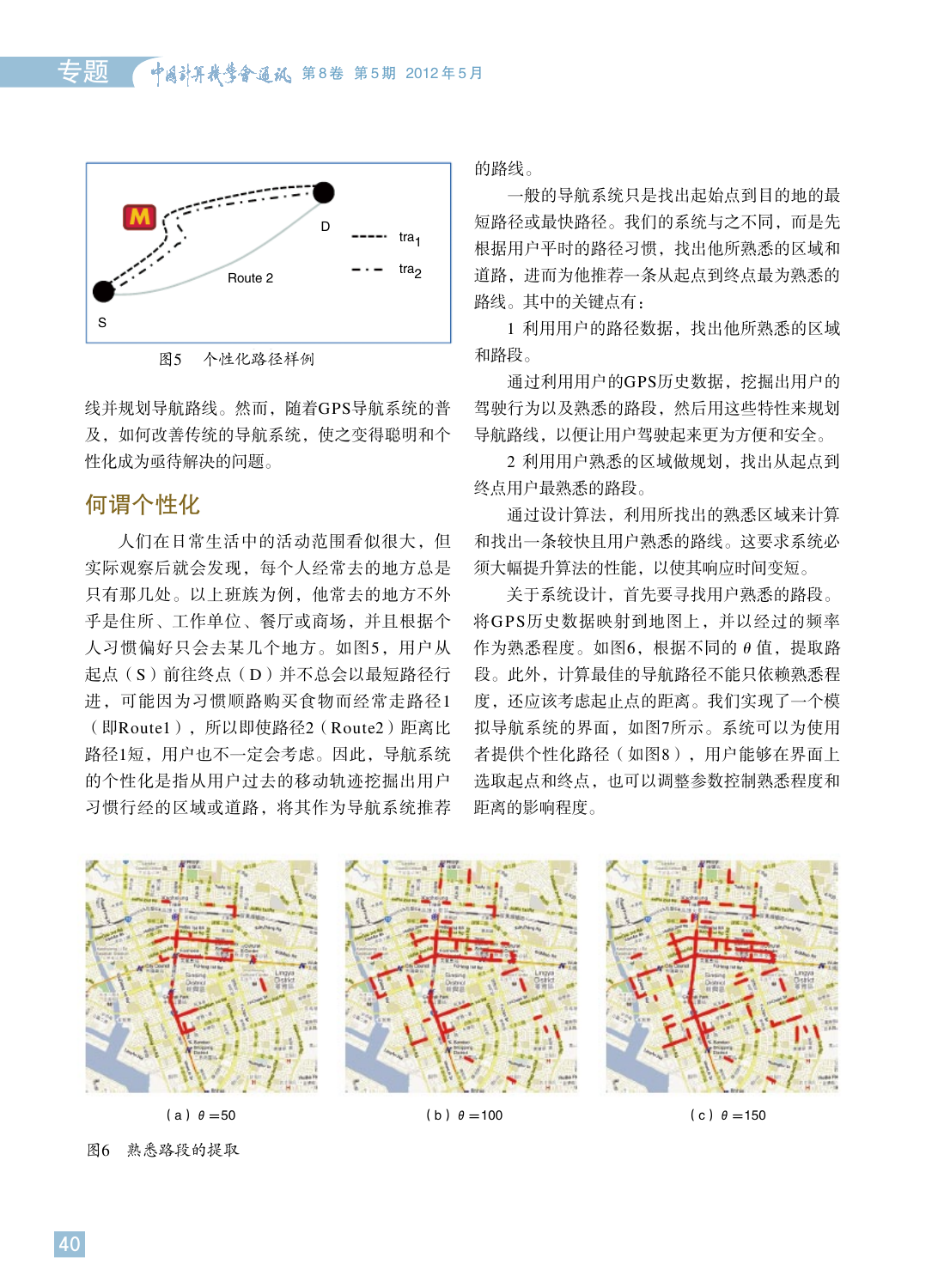| $=1112.0 - 121$                                                                                                                                                                                                                                                                                                                                                                                       | 27 Milled<br>any Arizon<br>地图 布里休克<br>- Bass - Jasse<br>■予測認証<br>di titro con                                                                                                                                                                                                                                                                                                                                                                                                                                                                                                                                                                                                                                                                                                                                                     |
|-------------------------------------------------------------------------------------------------------------------------------------------------------------------------------------------------------------------------------------------------------------------------------------------------------------------------------------------------------------------------------------------------------|-----------------------------------------------------------------------------------------------------------------------------------------------------------------------------------------------------------------------------------------------------------------------------------------------------------------------------------------------------------------------------------------------------------------------------------------------------------------------------------------------------------------------------------------------------------------------------------------------------------------------------------------------------------------------------------------------------------------------------------------------------------------------------------------------------------------------------------|
| WAL-RINE<br>三、其他自然<br>□ 実施欠期間<br>$\bullet$ .<br>334128<br>28+8 後<br>- 実現作業<br><b>College</b><br>● を検討し 。 以上                                                                                                                                                                                                                                                                                           | <b>Kami</b><br>$BA - B3458$<br>$9 - 148$<br>机旋山油<br>大港面<br>$-$ 648                                                                                                                                                                                                                                                                                                                                                                                                                                                                                                                                                                                                                                                                                                                                                                |
| <b>CASTO DE ANY</b><br>講座三路<br>$A = 1$<br><b>HALA KELA</b>                                                                                                                                                                                                                                                                                                                                            | $\begin{array}{c c} \hline \textbf{1} & \textbf{0} & \textbf{0} \\ \hline \textbf{1} & \textbf{1} & \textbf{0} \\ \hline \textbf{1} & \textbf{1} & \textbf{1} \\ \hline \end{array}$<br>Street House Milker<br><b>STATE OF BEAT</b><br>三里图画的山<br><b>B</b> Angle Board<br>$W = 212W$<br>$x = 10 - 10$<br>$-9898$<br>$min_{1000}$<br>湖利班                                                                                                                                                                                                                                                                                                                                                                                                                                                                                            |
| $\begin{picture}(130,10) \put(0,0){\line(1,0){100}} \put(10,0){\line(1,0){100}} \put(10,0){\line(1,0){100}} \put(10,0){\line(1,0){100}} \put(10,0){\line(1,0){100}} \put(10,0){\line(1,0){100}} \put(10,0){\line(1,0){100}} \put(10,0){\line(1,0){100}} \put(10,0){\line(1,0){100}} \put(10,0){\line(1,0){100}} \put(10,0){\line(1,0){100}}$<br><b>CREATIVE ASS</b><br>$H_{\text{max}} = \frac{1}{2}$ | 所有证<br>$m - s$<br>無丈下無性 第<br>一十型一丝<br><b>H</b> Company<br><b>WEN-A-A</b><br>一 土見一性                                                                                                                                                                                                                                                                                                                                                                                                                                                                                                                                                                                                                                                                                                                                                |
| CRAWN BRAS KIR KIRING<br><b>B</b> ARCH<br><b>B</b> paint distant<br><b>WA-SWB</b><br><b>OUTER OF BRAN</b>                                                                                                                                                                                                                                                                                             | <b>Rittingover</b><br>players.<br><b>B</b><br><b>KILLING HARING</b><br>anni An a<br>中原矿<br>ISB 2.8 steal<br>04-3306<br>图书画穿话器<br><b>ANNOUNCE</b><br>二八世界<br><b>RVB</b><br>$0.43319 - 0.21399$<br><b>KETAOU</b><br><b>HOME</b>                                                                                                                                                                                                                                                                                                                                                                                                                                                                                                                                                                                                     |
| AURUR AN<br>aznes anno<br>$-848$                                                                                                                                                                                                                                                                                                                                                                      | $\overline{X}_{\overline{B}} = \overline{X_{\overline{B}} + \overline{B}} + \overline{B} + \overline{B} + \overline{B} + \overline{B} + \overline{B} + \overline{B} + \overline{B}$<br>Kn: Nile<br>$\begin{array}{ c c c c c c } \hline \textbf{a} & \textbf{a} & \textbf{a} & \textbf{a} & \textbf{a} & \textbf{a} & \textbf{a} & \textbf{a} & \textbf{a} & \textbf{a} & \textbf{a} & \textbf{a} & \textbf{a} & \textbf{a} & \textbf{a} & \textbf{a} & \textbf{a} & \textbf{a} & \textbf{a} & \textbf{a} & \textbf{a} & \textbf{a} & \textbf{a} & \textbf{a} & \textbf{a} & \textbf{a} & \textbf{a} & \textbf{a} & \text$<br>$\frac{1}{2}$ $\frac{1}{2}$ $\frac{1}{2}$ $\frac{1}{2}$ $\frac{1}{2}$ $\frac{1}{2}$ $\frac{1}{2}$ $\frac{1}{2}$<br><b>CONTROLL</b><br><b>POLK</b><br>$\mathbf{r} \cdot \mathbf{r} \cdot \mathbf{r}$ |
| n=an<br>$K_{\text{Hau}}^{333}$<br><b>WATER</b>                                                                                                                                                                                                                                                                                                                                                        | H.O. Bloom<br><b>LY</b> homeone<br>$\frac{1}{1+2} \cdot \frac{1}{1+2} \cdot \frac{1}{1+2} \cdot \frac{1}{1+2} \cdot \frac{1}{1+2} \cdot \frac{1}{1+2} \cdot \frac{1}{1+2} \cdot \frac{1}{1+2} \cdot \frac{1}{1+2} \cdot \frac{1}{1+2} \cdot \frac{1}{1+2} \cdot \frac{1}{1+2} \cdot \frac{1}{1+2} \cdot \frac{1}{1+2} \cdot \frac{1}{1+2} \cdot \frac{1}{1+2} \cdot \frac{1}{1+2} \cdot \frac{1}{1+2} \cdot \frac{1}{1+2} \cdot \frac{1}{1+2} \cdot$<br>$AB = B$ $B = AB - B$<br>当社の理念を制<br>$\frac{1}{2}$ kee<br>所在一面1258<br>苦片号事業<br><b>The Company of the Company</b><br>$1.0$ m $-$<br>計画出<br>$n$ $g_5 - n$<br>主義者に                                                                                                                                                                                                            |
|                                                                                                                                                                                                                                                                                                                                                                                                       | And Life of Promised Area<br>高度市立<br>文化中心                                                                                                                                                                                                                                                                                                                                                                                                                                                                                                                                                                                                                                                                                                                                                                                         |

| Roset                                       |                                                                                                                                   |  |
|---------------------------------------------|-----------------------------------------------------------------------------------------------------------------------------------|--|
| Top-K Destination: 4<br>Source:             | 120.31043158000944, 22.627064155533077                                                                                            |  |
| Show Destination Prediction                 |                                                                                                                                   |  |
| Choose Destination:<br>Destination:<br>None | ż                                                                                                                                 |  |
|                                             | Parameters of Routes Planning                                                                                                     |  |
|                                             | 0 (the number of familiar segments): 200<br>b (reduce the relation of segments): 5<br>to (balance the familiarity and length): 10 |  |
| Routes Planning                             |                                                                                                                                   |  |

图7 操作界面(选取起点和终点)



图8 显示个性化路线

# 结语

基于时空数据挖掘技术,通过分析用户过去 的驾驶或旅游经验,我们的系统为人们出行提供 了一种便利的方式。未来,我们将提供更加个性 化的旅游或导航服务,并结合云计算技术,让用 户可以随时随地轻松地获取并使用我们所开发的 应用服务。■



#### 彭文志

台湾新竹交通大学副教授。主要研究方 向为移动数据管理、数据挖掘、数据库 等。

wcpeng@cs.nctu.edu.tw

### 参考文献

- [1] C.-H. Lo, W.-C. Peng, C.-W. Chen, T.-Y. Lin and C.-S. Lin, CarWeb: A Traffic Data Collection Platform, Proceedings of the 9th International Conference on Mobile Data Management, Beijing, China, April 27-30, 2008
- [2] Y.-M. Chang, L.-Y. Wei, C.-S. Lin, C.-H. Jung, W.-C. Peng and I.-H. Chen, Exploring GPS Data for Traffic Status Estimation, Proceedings of the 10th International Conference on Mobile Data Management, Taipei, Taiwan, May 18-20, 2009
- [3] L.-Y. Wei, W.-C. Peng, B.-C. Chen, and T.-W. Lin, PATS: A Framework of Pattern-Aware Trajectory Search, Proceedings of the 1st Workshop on Uncertain Mobile Data Management and Mining (In conjunction with MDM), Kansas, Missouri, USA, May 23, 2010